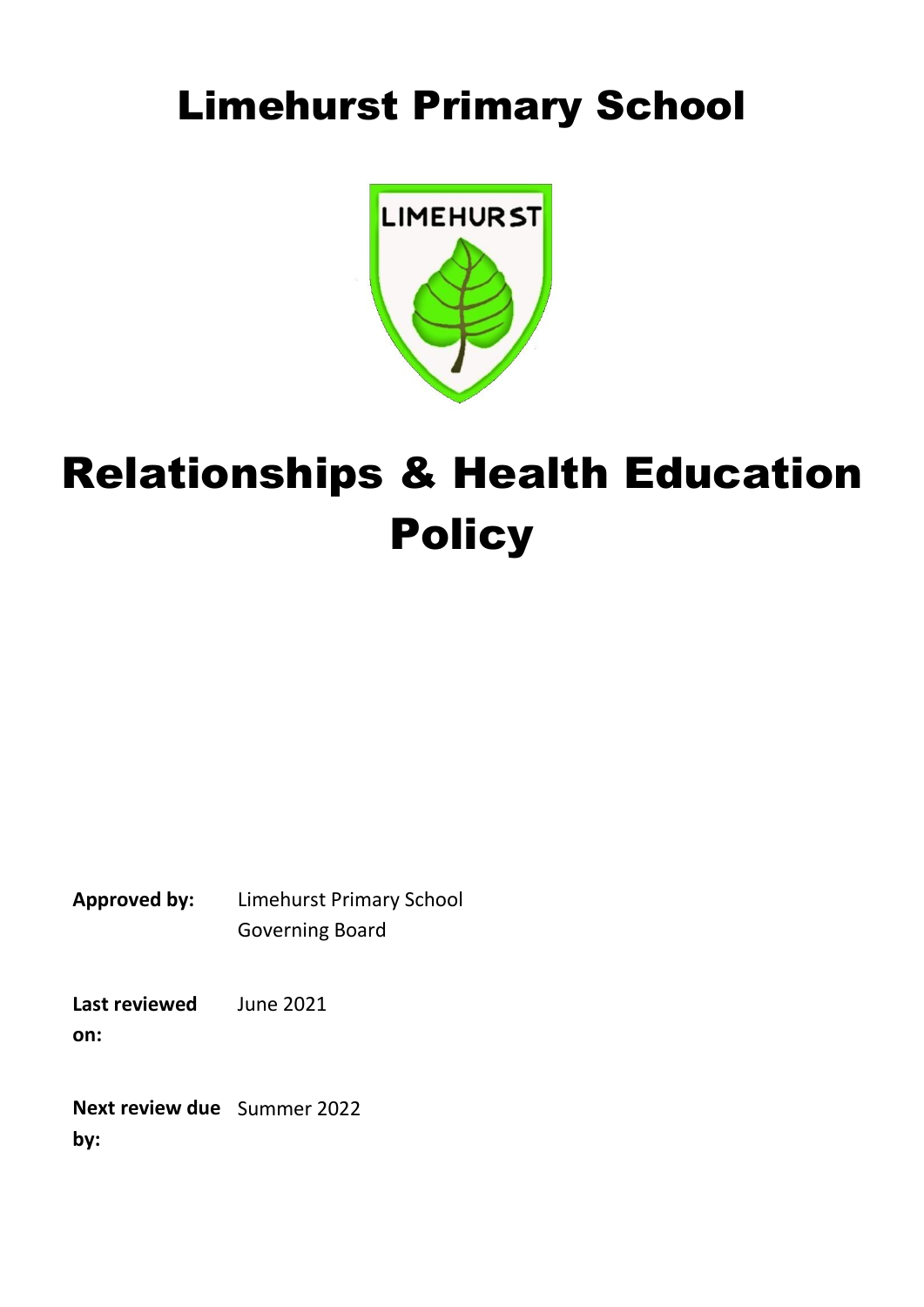#### **Our School Vision**

Limehurst Community Primary School is a happy vibrant school where diversity and individuality are celebrated. We are passionate in our pursuit of excellence in all aspects of school life. We nurture and inspire children to develop confidence and resilience in an environment where efforts are valued and all children flourish.

#### **Rationale**

The purpose of this document is to provide for teachers, parents and governors a clear summary of the role of Relationships Education and Health Education within the broad and balanced curriculum offered at Limehurst Community Primary School.

**Relationships Education** and **Health Education** are firmly rooted in our school's Personal, Social and Health Education (PSHE) and are also delivered as part of other curriculum areas including Science, Computing RE and PE. This policy links with other school policies such as the Behaviour/Antibullying Policy, Spiritual, Moral, Social & Cultural (SMSC) and British Values Policy, RE Policy, Equal Opportunities Policy, Safeguarding Policy, Staff Conduct Policy and Health and Safety Policy.

#### **We do not teach sex education other than that covered in the science curriculum.**

#### **The policy will be used by:**

**Teachers**, who will look to it to guide their lesson planning and to put boundaries around the issues they can explore with children, and the range of ways that these can be explored;

**Parents**, who will look to see both the Relationships Education and Health Education curriculum content and the values the school is promoting;

**Health professionals**, **visiting speakers** and so on, who will want to know the aims, objectives and values the school's **Relationships Education** and **Health Education** promote, agreed teaching methodologies and boundaries for their work with children.

#### **Aims and Objectives**

In adherence with the Education Act 2002 we provide a balanced and broadly-based curriculum which:

- promotes the spiritual, moral, cultural, mental and physical development of pupils at the school and of society, and
- prepares pupils at the school for the opportunities, responsibilities and experiences of later life.

*The Relationships Education and Health Education (England) Regulations are made under sections 34 and 35 of the Children and Social Work Act 2019 and provide that all primary pupils must be taught Relationships Education and Health Education.*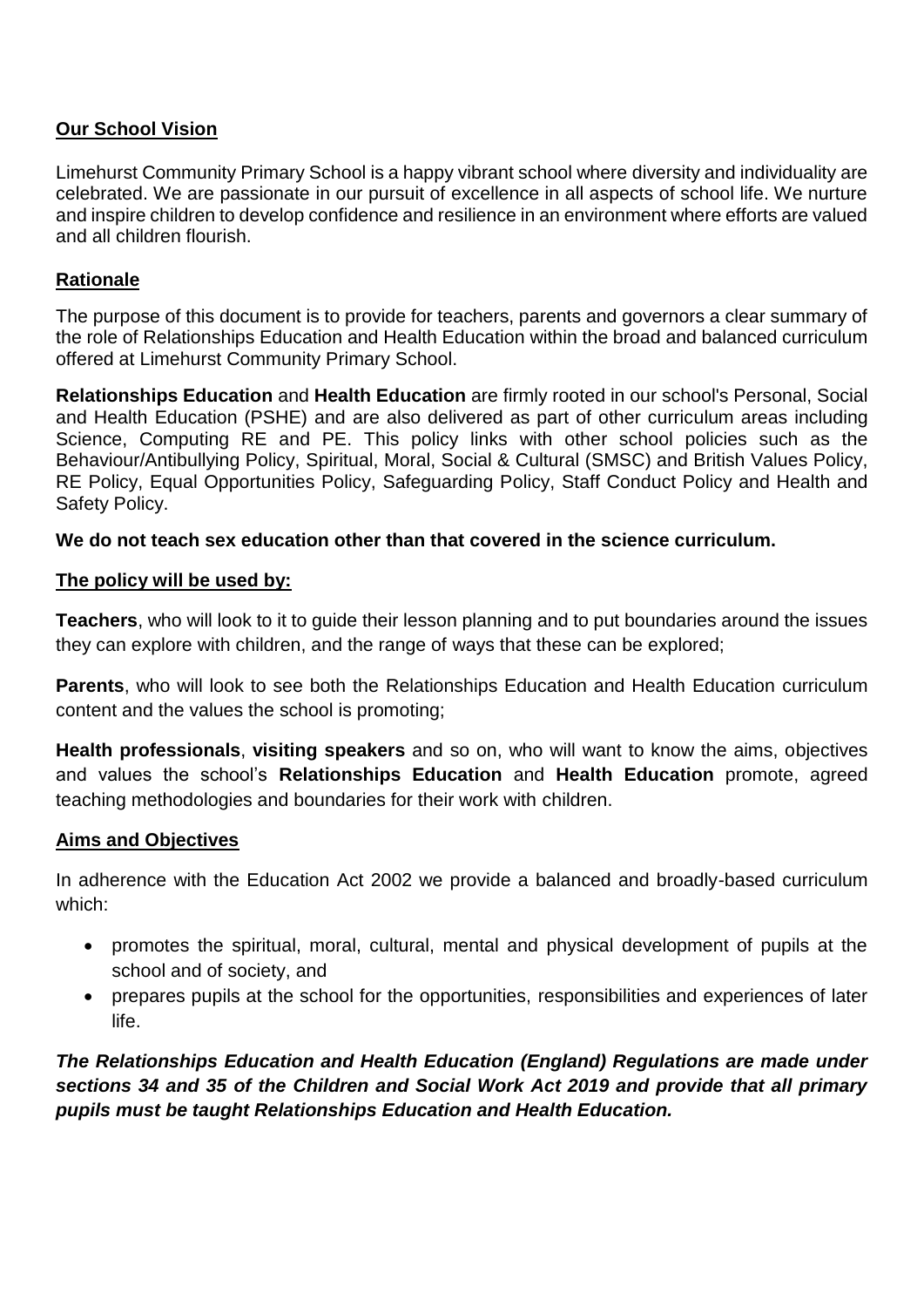All governors and staff recognise our duties under the **Equality Act 2010** to:

- *Eliminate discrimination, bullying and harassment aimed at protected characteristics as defined in the Act.*
- *Promote equality of access and opportunity within our school and within our wider community.*
- *Promote positive attitudes to difference and good relationships between people with different backgrounds, genders, cultures, faiths, abilities and ethnic origins.*

At Limehurst Community Primary School, **Relationships Education** and **Health Education** are underpinned by the ethos and values of our school and we uphold them as an entitlement for all our pupils. The pupils will be encouraged to have due regard to moral considerations and the value of 'family' life. We recognise the need to work as a whole school community to ensure a shared understanding of **Relationships Education** and **Health Education** and the values under-pinning them and to deliver an effective programme that meets the needs of our pupils, considering other faiths, abilities and backgrounds.

We aim to develop an understanding in our pupils of the biological, emotional, social, legal and moral aspects of sex and sexuality. We teach **Relationships Education** and **Health Education** within the wider context of building self-esteem, emotional well-being, relationships and healthy lives beginning in the Early Years through to Year 6.

# **The organisation of Relationships Education and Health Education**

**Relationships Education** and **Health Education** is led by the group derived from leaders in PSHE and supported by leaders of PE, Science, ICT, SEN and Healthy Schools. They are responsible for the overall planning, implementation and review of the programme. Leaders will endeavour to keep up-to-date with materials and guidance for **Relationships Education** and **Health Education**, in line with other curriculum areas. They may lead, organise or inform staff and the wider school community of training and current issues.

#### **Relationships Education**

The **Relationships Education** curriculum will cover:

#### **Families and people who care for me**

- that families are important for children growing up because they can give love, security and stability.
- the characteristics of healthy family life, commitment to each other, including in times of difficulty, protection and care for children and other family members, the importance of spending time together and sharing each other's lives.
- that others' families, either in school or in the wider world, sometimes look different from their family, but that they should respect those differences and know that other children's families are also characterised by love and care.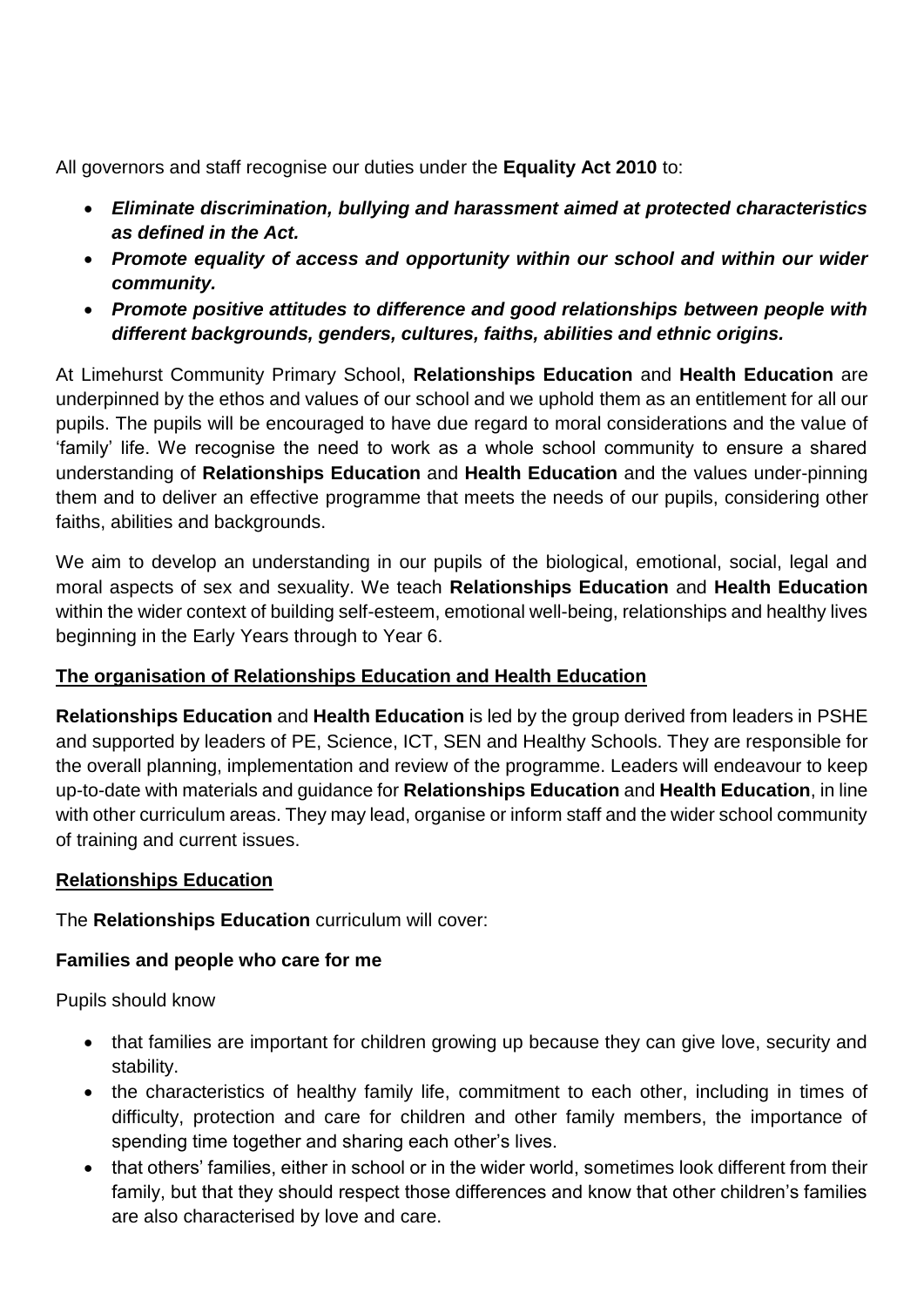- that stable, caring relationships, which may be of different types, are at the heart of happy families, and are important for children's security as they grow up.
- that marriage represents a formal and legally recognised commitment of two people to each other which is intended to be lifelong.
- how to recognise if family relationships are making them feel unhappy or unsafe, and how to seek help or advice from others if needed.

# **Caring friendships**

Pupils should know:

- how important friendships are in making us feel happy and secure, and how people choose and make friends.
- the characteristics of friendships, including mutual respect, truthfulness, trustworthiness, loyalty, kindness, generosity, trust, sharing interests and experiences and support with problems and difficulties.
- that healthy friendships are positive and welcoming towards others, and do not make others feel lonely or excluded.
- that most friendships have ups and downs, and that these can often be worked through so that the friendship is repaired or even strengthened, and that resorting to violence is never right.
- how to recognise who to trust and who not to trust, how to judge when a friendship is making them feel unhappy or uncomfortable, managing conflict, how to manage these situations and how to seek help or advice from others, if needed.

# **Respectful relationships**

- the importance of respecting others, even when they are very different from them (for example, physically, in character, personality or backgrounds), or make different choices or have different preferences or beliefs.
- practical steps they can take in a range of different contexts to improve or support respectful relationships.
- the conventions of courtesy and manners.
- the importance of self-respect and how this links to their own happiness.
- that in school and in wider society they can expect to be treated with respect by others, and that in turn they should show due respect to others, including those in positions of authority. about different types of bullying (including cyberbullying), the impact of bullying, responsibilities of bystanders (primarily reporting bullying to an adult) and how to get help. what a stereotype is, and how stereotypes can be unfair, negative or destructive.
- the importance of permission-seeking and giving in relationships with friends, peers and adults.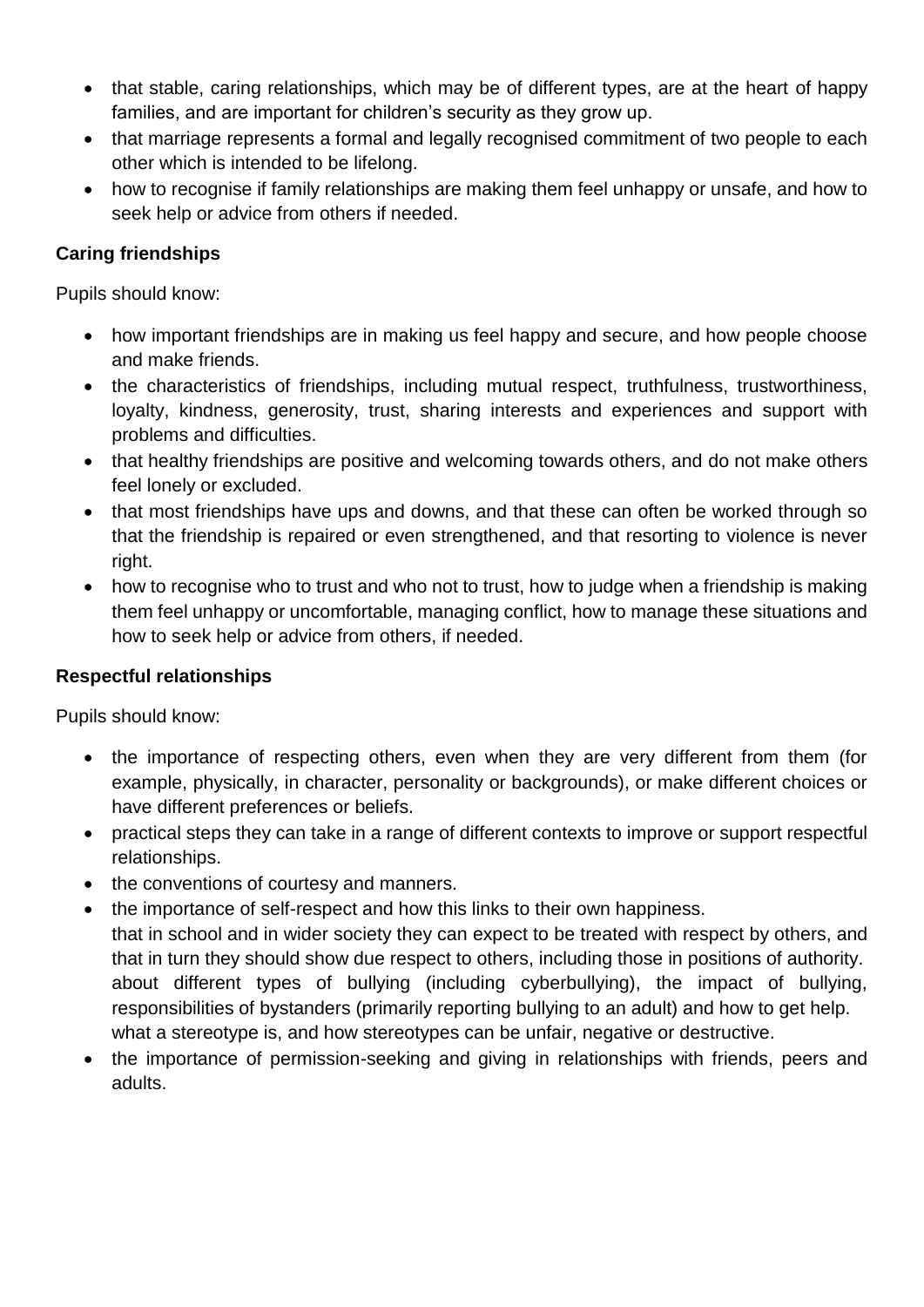# **Online relationships**

Pupils should know:

- that people sometimes behave differently online, including by pretending to be someone they are not.
- that the same principles apply to online relationships as to face-to-face relationships, including the importance of respect for others online including when we are anonymous. the rules and principles for keeping safe online, how to recognise risks, harmful content and contact, and how to report them.
- how to critically consider their online friendships and sources of information including awareness of the risks associated with people they have never met. how information and data is shared and used online.

# **Being safe**

Pupils should know:

- what sorts of boundaries are appropriate in friendships with peers and others (including in a digital context).
- about the concept of privacy and the implications of it for both children and adults; including that it is not always right to keep secrets if they relate to being safe. that each person's body belongs to them, and the differences between appropriate and inappropriate or unsafe physical, and other, contact.
- how to respond safely and appropriately to adults they may encounter (in all contexts, including online) whom they do not know.
- how to recognise and report feelings of being unsafe or feeling bad about any adult. how to ask for advice or help for themselves or others, and to keep trying until they are heard, how to report concerns or abuse, and the vocabulary and confidence needed to do so. where to get advice e.g. family, school and/or other sources.

# **Health Education**

The Health Education Curriculum will cover:

#### **Mental wellbeing**

- that mental wellbeing is a normal part of daily life, in the same way as physical health. that there is a normal range of emotions (e.g. happiness, sadness, anger, fear, surprise, nervousness) and scale of emotions that all humans experience in relation to different experiences and situations.
- how to recognise and talk about their emotions, including having a varied vocabulary of words to use when talking about their own and others' feelings. how to judge whether what they are feeling and how they are behaving is appropriate and proportionate.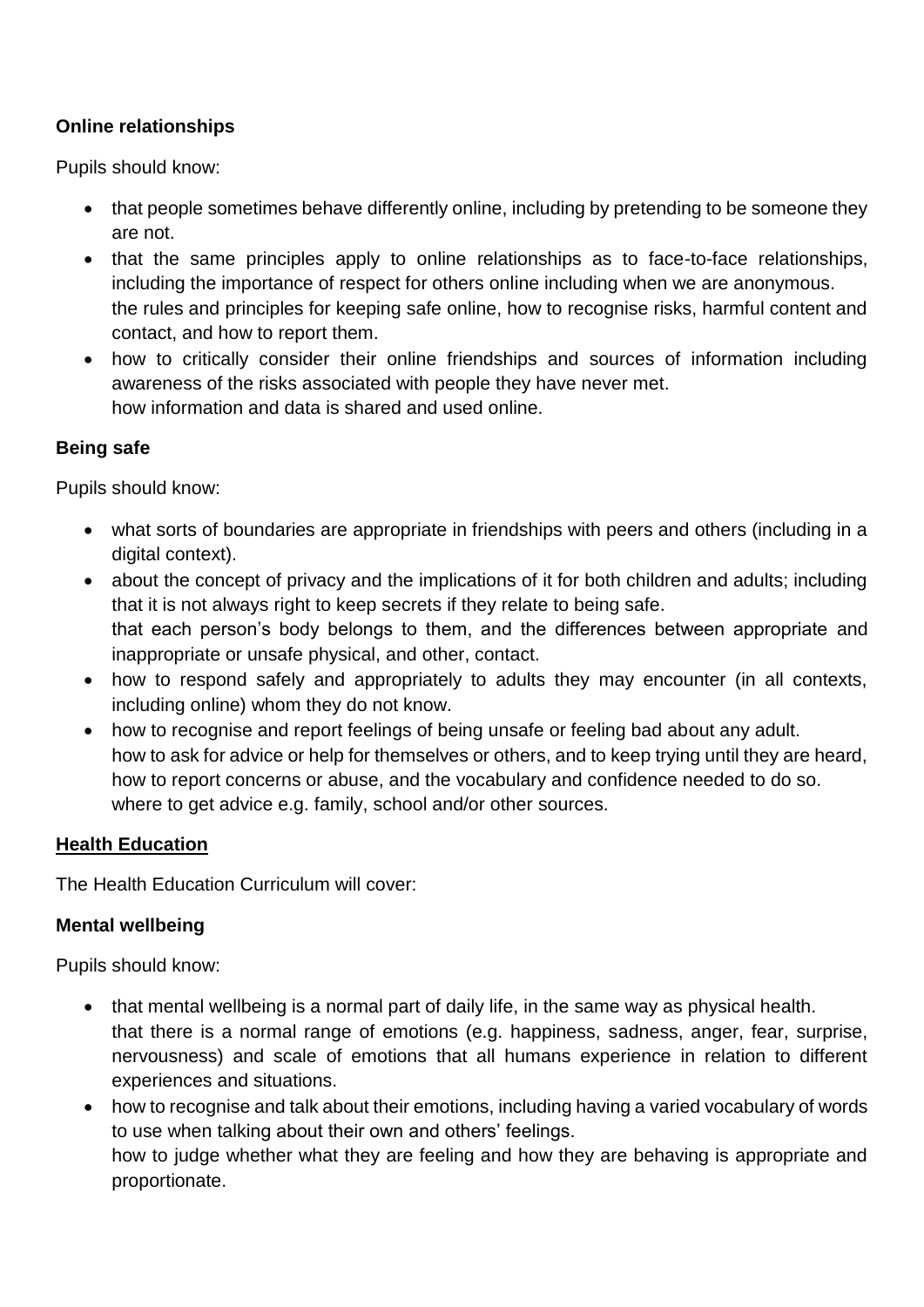- the benefits of physical exercise, time outdoors, community participation, voluntary and service-based activity on mental wellbeing and happiness.
- simple self-care techniques, including the importance of rest, time spent with friends and family and the benefits of hobbies and interests.
- isolation and loneliness can affect children and that it is very important for children to discuss their feelings with an adult and seek support. that bullying (including cyberbullying) has a negative and often lasting impact on mental wellbeing.
- where and how to seek support (including recognising the triggers for seeking support), including whom in school they should speak to if they are worried about their own or someone else's mental wellbeing or ability to control their emotions (including issues arising online). it is common for people to experience mental ill health. For many people who do, the problems can be resolved if the right support is made available, especially if accessed early enough.

# **Internet safety and harms**

Pupils should know:

- that for most people the internet is an integral part of life and has many benefits. about the benefits of rationing time spent online, the risks of excessive time spent on electronic devices and the impact of positive and negative content online on their own and others' mental and physical wellbeing
- how to consider the effect of their online actions on others and know how to recognise and display respectful behaviour online and the importance of keeping personal information private.
- why social media, some computer games and online gaming, for example, are age restricted. that the internet can also be a negative place where online abuse, trolling, bullying and harassment can take place, which can have a negative impact on mental health. how to be a discerning consumer of information online including understanding that information, including that from search engines, is ranked, selected and targeted. where and how to report concerns and get support with issues online.

# **Physical health and fitness**

- the characteristics and mental and physical benefits of an active lifestyle. the importance of building regular exercise into daily and weekly routines and how to achieve this; for example, walking or cycling to school, a daily active mile or other forms of regular, vigorous exercise.
- the risks associated with an inactive lifestyle (including obesity).
- how and when to seek support including which adults to speak to in school if they are worried about their health.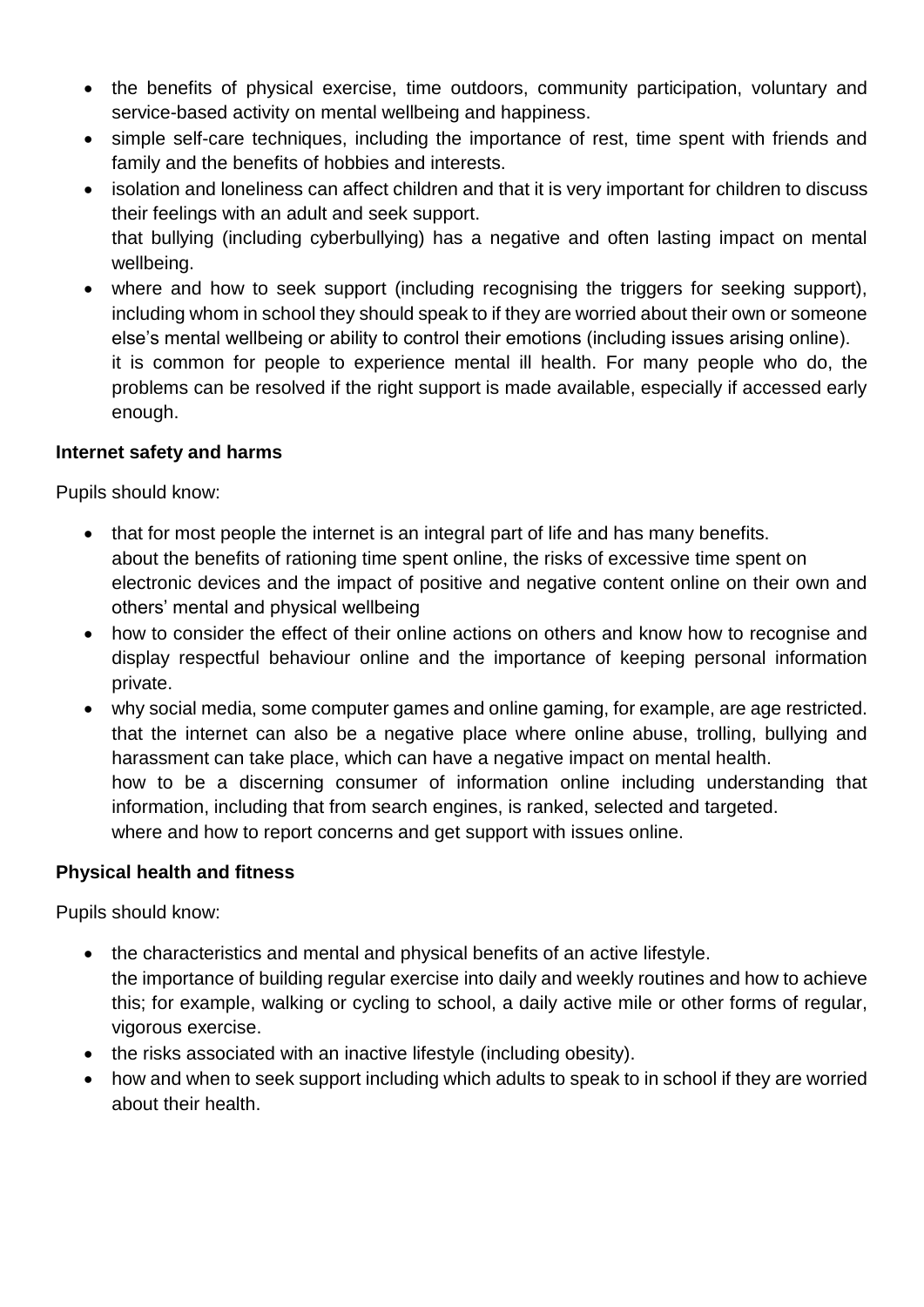# **Healthy eating**

Pupils should know:

- what constitutes a healthy diet (including understanding calories and other nutritional content).
- the principles of planning and preparing a range of healthy meals.
- the characteristics of a poor diet and risks associated with unhealthy eating (including, for example, obesity and tooth decay) and other behaviours (e.g. the impact of alcohol on diet or health).

# **Drugs, alcohol and tobacco**

Pupils should know:

 the facts about legal and illegal harmful substances and associated risks, including smoking, alcohol use and drug-taking.

# **Health and prevention**

Pupils should know:

- how to recognise early signs of physical illness, such as weight loss, or unexplained changes to the body.
- about safe and unsafe exposure to the sun, and how to reduce the risk of sun damage, including skin cancer.
- the importance of enough good quality sleep for good health and that a lack of sleep can affect weight, mood and ability to learn.
- about dental health and the benefits of good oral hygiene and dental flossing, including regular check-ups at the dentist.
- about personal hygiene and germs including bacteria, viruses, how they are spread and treated, and the importance of handwashing.
- the facts and science relating to immunisation and vaccination.

# **Basic first aid**

Pupils should know:

- how to make a clear and efficient call to emergency services if necessary.
- concepts of basic first-aid for example dealing with common injuries, including head injuries.

# **Changing adolescent body**

- key facts about puberty and the changing adolescent body, particularly from age 9 through to age 11, including physical and emotional changes.
- about menstrual wellbeing including the key facts about the menstrual cycle.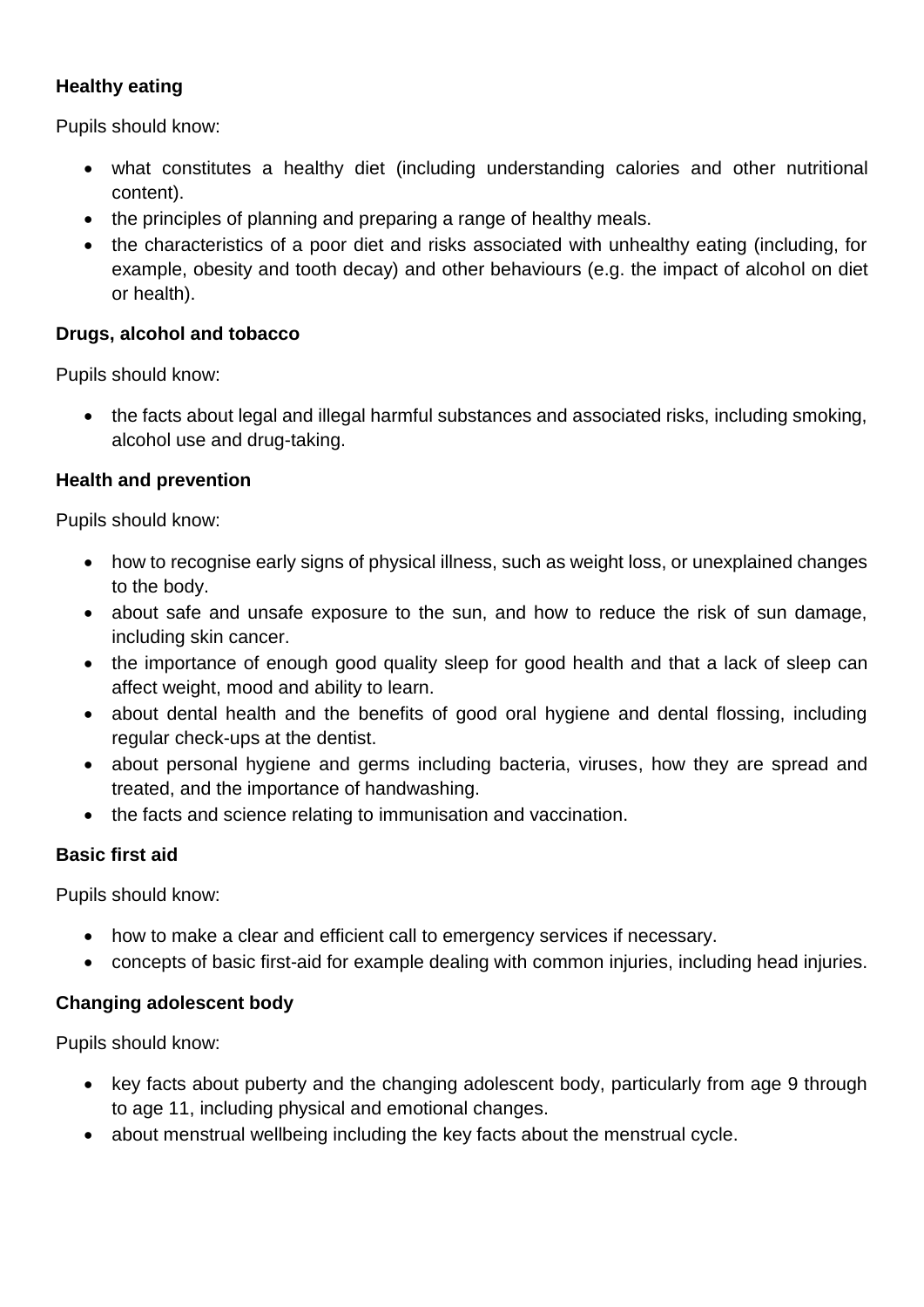The objectives for **Relationships Education** and **Health Education** will match the age and maturity of the pupils involved.

*We take guidance from the 'PSHE Association' Scheme of Work* and this is placed within the context of talking about feelings and relationships. Ensuring **Relationships Education** and **Health Education** are embedded within PSHE will ensure a focus upon self-esteem and respect for self and others. Through these subjects, we want to support all children to be happy, healthy and safe – we want to equip them for adult life and to make a positive contribution to society.

The **Relationships Education** and **Health Education** programme also include elements of the statutory **Science curriculum 2014**, which is **mandatory for all pupils**.

# **Parents/carers are not able to withdraw their children from National Curriculum Science. (section 405 of the Education Act 1996)**

#### **National Curriculum Science 2014**

#### **Key Stage 1: Animals including humans**

- Identify, name, draw and label the basic parts of the human body and say which part of the body is associated with each sense
- Notice that animals, including humans, have offspring which grow into adults
- Find out about and describe the basic needs of animals, including humans, for survival (water, food and air)
- Describe the importance for humans of exercise, eating the right amounts of different types of food, and hygiene.

#### **Key Stage 2: Animals including humans**

- Describe the differences in the life cycles of a mammal, an amphibian, an insect and a bird
- Describe the life process of reproduction in some plants and animals.
- Describe the changes as humans develop to old age.
- Pupils should draw a timeline to indicate stages in the growth and development of humans.
- They should learn about the changes experienced in puberty.

#### **Staffing**

Class teachers, with their understanding and knowledge about their pupils in terms of age, maturity, development, religious, cultural and special needs, are in the best position to deliver most **Relationships Education** and **Health Education**. Therefore, it is our aim that all teachers will be able to deliver the curriculum in their class, with support and training when needed. In the unlikely scenario of a member of staff expressing concern about teaching **Relationships Education** and **Health Education** they will be supported to ensure the delivery of the programme.

#### **Visitors**

We welcome the support of visitors offering specialist support and links with the community. The school nurse, other health professionals and Theatre in Education groups, may be involved at different stages of the programme. Visitor sessions always complement the existing **Relationships Education** and **Health Education** provision and never replace or substitute teacher-led curriculum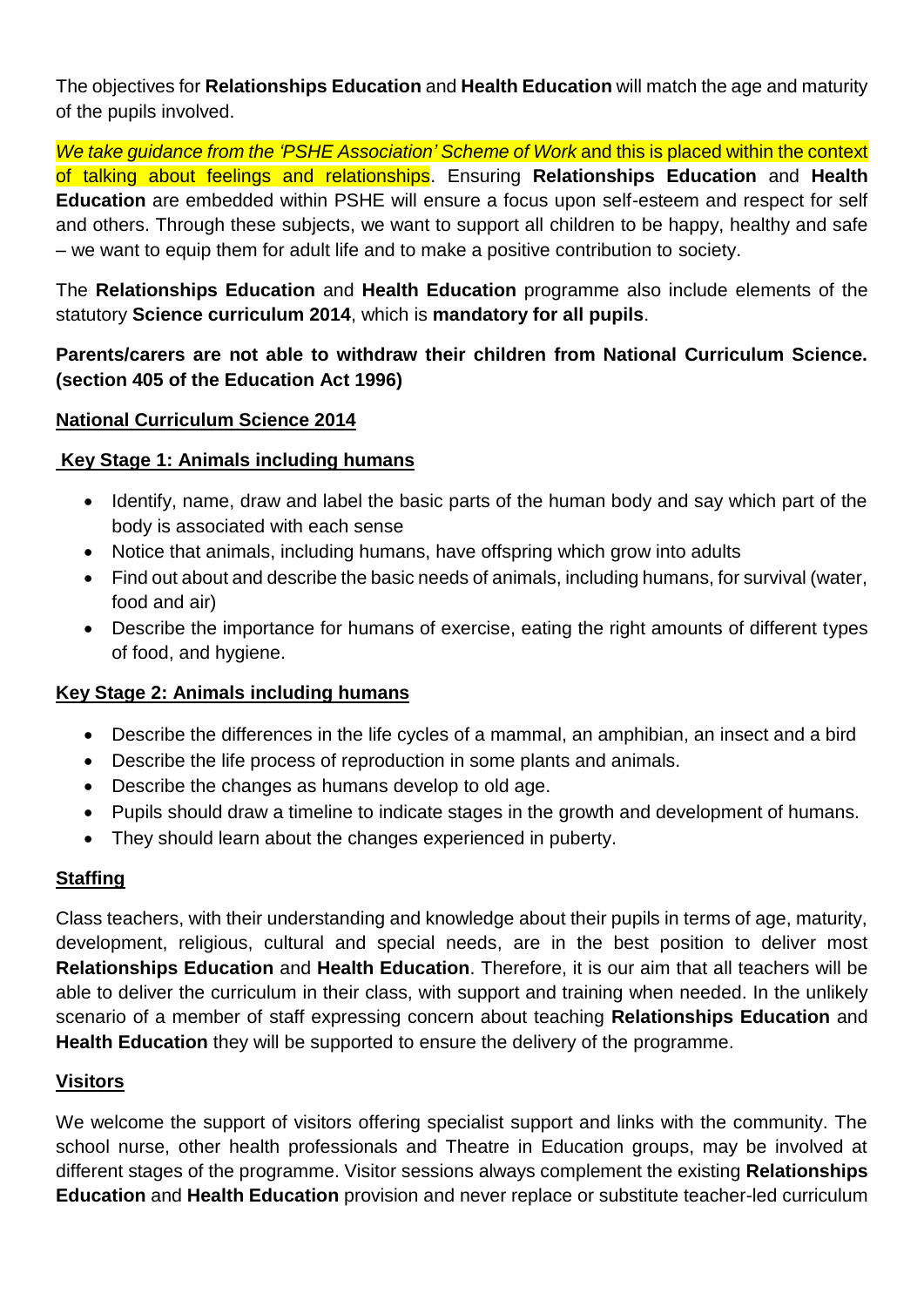provision. The lessons are prepared with the visiting speaker and a teacher will remain with the class.

#### **Training and Development Needs**

The **Relationships Education** and **Health Education** leaders will receive appropriate training to update knowledge and access resources. Leaders will share knowledge with all staff and governors whenever necessary. Training will include the appropriate ways to respond to issues and discussions raised by children in an informal setting and on issues related to confidentiality and child protection.

# **Curriculum Delivery**

Curriculum planning for **Relationships Education** and **Health Education** is part of the whole school planning process for **PSHE** and is informed by National Curriculum **Science, Computing** and **PE.**

We have:

- Designated PSHE curriculum times, which provide focused opportunities for raising specific issues in a safe and structured session.
- Cross-curricular links, when appropriate, will also be delivered in Science, Computing, RE, PE and History.
- **Relationships Education** and **Health Education** will be taught in mixed groups so that boys and girls are encouraged to work with each other. It is important that both boys and girls know about the experience of puberty for the opposite gender. However, there will be planned opportunities for single gender sessions in Y6 to explore puberty and these sessions are usually delivered by our school nurse.

# **Teaching and Learning**

Teachers and staff will use a range of strategies to deliver **Relationships Education** and **Health Education**. This will enable pupil participation and involvement in their learning and develop pupil's confidence in talking, listening and thinking about relationships and health.

These techniques include:

- Establishing ground rules with pupils as in all aspects of PSHE a set of ground rules helps create a safe environment.
- Using 'distancing' techniques
- Knowing how to deal with unexpected or difficult questions or comments from pupils.
- Encouraging reflection.

# **Resources**

All resources are selected to ensure that they are consistent with the school ethos and values and support the aims and objectives of **Relationships Education** and **Health Education**. Care is taken to ensure resources comply with the school's Equal Opportunities Policy and are **age appropriate** and in line with the school's values.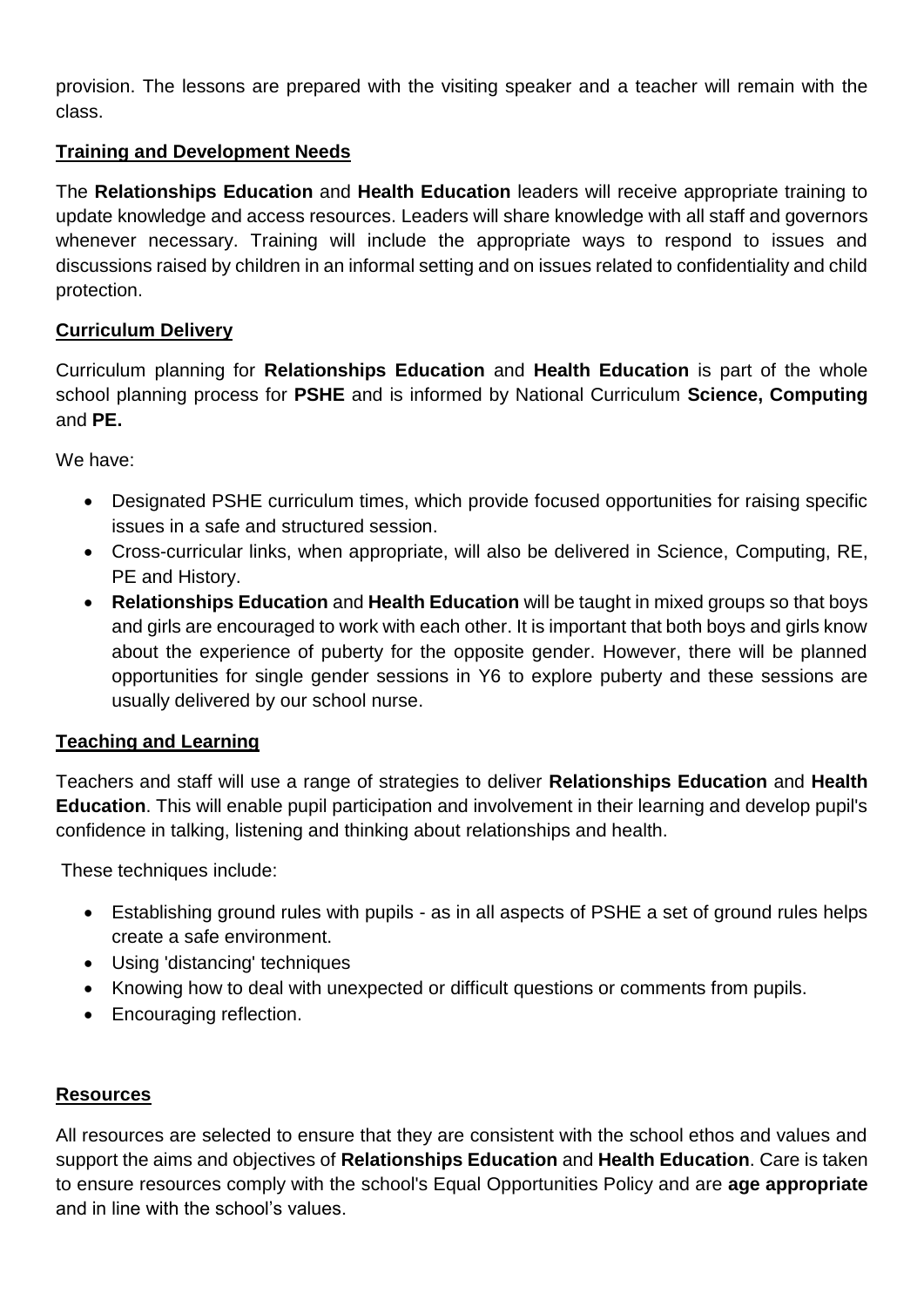# **Managing Difficult Questions**:

We recognise that some aspects of **Relationships Education** and **Health Education** for teachers, pupils, parents and the wider school community may be considered sensitive or challenging. *We respect the varied beliefs and values held by our school community, however, personal beliefs and attitudes will not influence the teaching of Relationships Education and Health Education.* Teachers and all those contributing to them are expected to work within our agreed values framework as described in this policy and supported by current legislation and guidelines. Pupils may ask explicit or difficult questions or seek information about specific issues. It is school policy to address these questions and provide information in a straightforward, **age and maturity appropriate** way. Questions do not have to be addressed at the time and can be addressed individually later. The school believes that individual teachers must use their own skill and discretion in these situations and refer to the Headteacher if they are concerned. An anonymous question box is advisable and 'open question' sessions will be avoided. The school nurse may be used to support this process. In this way, pupils will be offered reassurance and will have misinformation corrected.

# **Equal Opportunities and Inclusion**

Our pupils have different abilities based on their emotional and physical development, life experiences, literacy levels and learning difficulties, but we will aim to ensure that all pupils are properly included in **Relationships Education** and **Health Education**. Some pupils with SEN may be more vulnerable to abuse and exploitation than their peers, and others may be confused about what is acceptable public behaviour. These pupils may need to develop skills to reduce the risks of being exploited, and to learn what sorts of behaviours are, and are not, acceptable. Teachers may have to be more explicit and plan work in different ways to meet the individual needs of pupils with SEN or learning difficulties. It is helpful to remember to focus on activities that increase a pupil's assertiveness, communication and relationship skills, their self-esteem and understanding. Active learning methods and drama techniques can be particularly effective.

#### **Monitoring and Evaluation**

The review and monitoring of this policy are the responsibility of the Relationships Education and Health Education Leaders and will include:

- Review of planning and guidance.
- Learning Walks
- Liaison with class teachers
- Pupil interviews and work scrutiny
- Regular audits of provision to ensure we are meeting the needs of all our pupils and delivering an effective programme.

Teachers and pupils will evaluate the lessons to aid future planning.

#### **Confidentiality and Child Protection**

Our school is committed to acting in the best interest of all the individuals within the school community. Pupils in our school will be constantly reminded of the benefits of confidentiality. Pupils will also be told, in **age and maturity appropriate** language that teachers can keep confidentiality except when the teacher is concerned about their safety or that of another child. When appropriate,